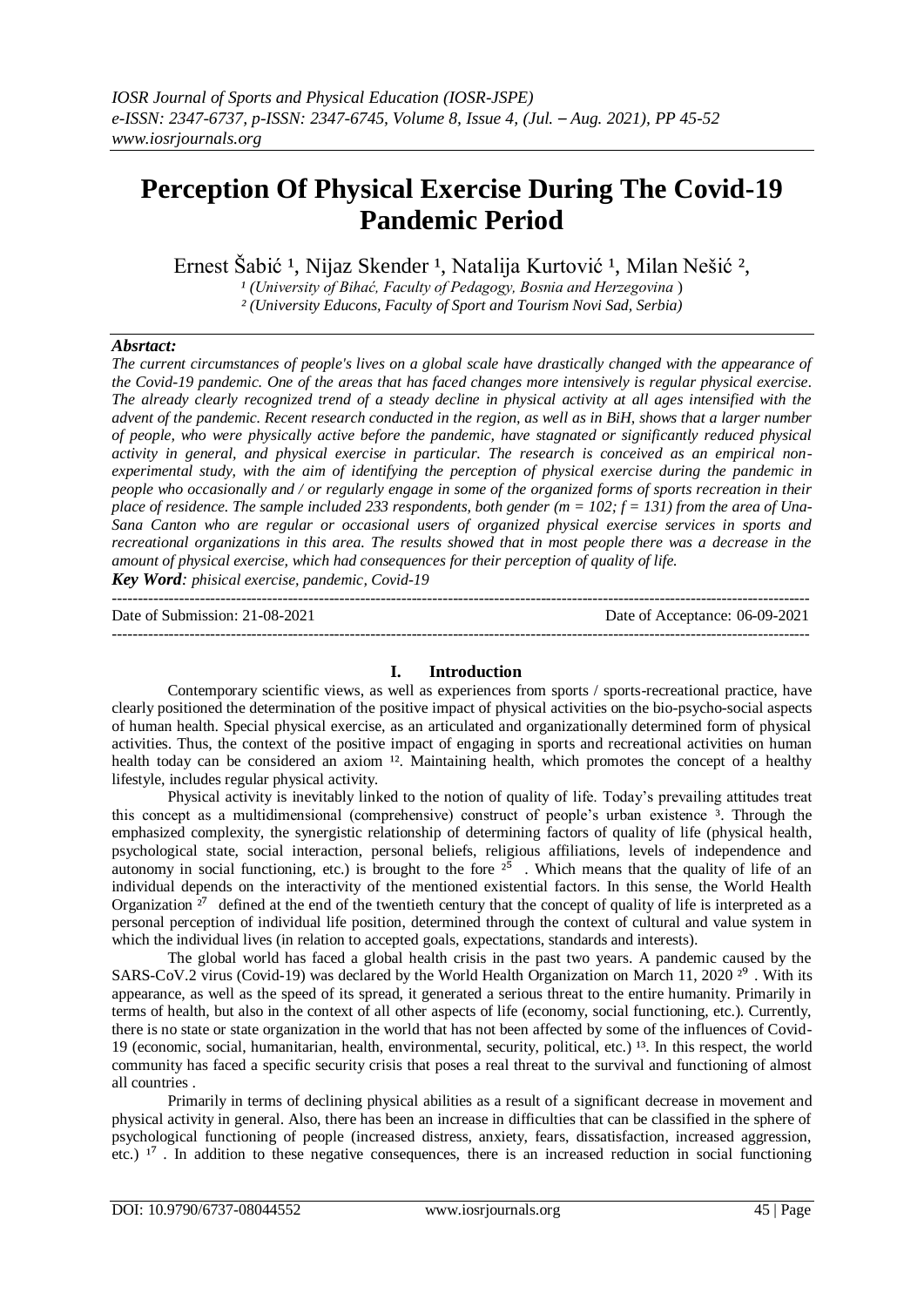(loneliness, job uncertainty, reduced possibility of direct social interaction, replacement of real life with virtual, etc.)  $16$ .

Regular physical activity / exercise during the pandemic period experienced a significant reduction in most people. This has greatly reduced their usual benefits and effects. Among other things, the measures to prevent the spread of the pandemic in the population, where the restriction of human movement and isolation (so-called lockdown) are predominant, contributed the most to that. As a consequence, it created negative feedback and reduced satisfaction with the quality of life of the largest part of the population. Especially for those who nurture regular physical exercise as an integral part of lifestyle and healthy living habits.

In that context, this study also aimed to determine the individual attitude towards physical activities of people in the urban environment during the pandemic period.

#### **II. Methods**

The research was conceived as an empirical non-experimental study. The goal was to determine the perception of physical exercise during the pandemic in people who occasionally and / or regularly engage in some of the organized forms of sports recreation in their place of residence. The sample of respondents included a total of 233 people, both gender (M =  $102/43.8\%$ ; F = 131 / 56.2%) from the area of Una-Sana Canton who are regular or occasional users of organized physical exercise services in sports and recreational organizations in this area. Regarding the age structure, the respondents were subsampled through four strata using the appropriate statistical procedure (Visual Binning): (1) from 20-30 years ( $N = 59 / 25.3\%$ ), (2) from 31-40 years  $(N = 65 / 27.9\%)$ , (3) 41-49 years  $(N = 57 / 24.5\%)$  and (4) 50 and older (52/22.3%).

A questionnaire used in a similar research in the area of the city of Banja Luka was used to collect empirical material  $^{12}$ . Its construct is characterized by two parts: (1) a set of independent variables that identified individual personal characteristics of respondents (gender, age, working status), as well as item indicators (the first set of dependent variables) that assessed some characteristics of physical exercise that correspond to the individual's experience of quality of life; and (2) a set of dependent variables created in the form of a five-point six-item ordinal scale by which respondents performed a self-assessment of certain domains of quality of life associated with physical activity.

All empirical data were processed by adequate statistical procedures (descriptive and comparative). The frequency distribution (absolute and relative) was calculated for variables that expressed the property of nominal item indicators. For variables that were predominantly arranged in the form of ordinal scalar quantities, the arithmetic mean was calculated. This approach enabled the application of appropriate comparative statistical procedures, primarily contingency analysis (chi square test) and one-factor analysis of variance (ANOVA). Statistical processing was performed using the application program SPSS.21, while statistical inferences were performed with a significance level of 0.05 ( $p <$ , 05).

### **III. Results**

The analysis of the set of independent variables indicates that the research sample is predominantly composed of respondents who, in relation to the age structure, belong to the working part of the population. The chronological age range ranged from 20 to 65 age, with the majority of respondents (81.5%) being employed. Regarding the distribution in the subsample classified by gender criteria, no statistically significant differences were observed (Table 1). However, in the context of age, there is a certain difference in the distribution among subsamples, where it is noticeable that among the employed people is dominated by respondents who are in the so-called. "Best years" (between 30 and  $50 = 48.7\%$ ), while the unemployed are observed under the age of 30 (12.4%) (Table 2).

|        |                 | <b>Working status</b>  |                                                                            |        |  |
|--------|-----------------|------------------------|----------------------------------------------------------------------------|--------|--|
| Gender | employed        | unemployed             |                                                                            |        |  |
|        | 84              | 15                     | 3                                                                          | 102    |  |
| men    | 36.1%           | 6,4%                   | 1,3%                                                                       | 43,8%  |  |
|        | 106             | 23                     | $\overline{2}$                                                             | 131    |  |
| women  | 45.5%           | 9,9%                   | $0.9\%$                                                                    | 56,2%  |  |
| Σ      | 190             | 38                     | 5                                                                          | 233    |  |
|        | 81,5%           | 16,3%                  | 2.1%                                                                       | 100,0% |  |
|        | $Cl_2: = 0.922$ | $\mathcal{H} = \Omega$ | $\mathcal{C}^*_{\alpha} = \mathcal{C} \mathcal{L} \mathcal{L} \mathcal{L}$ |        |  |

**Table 1:** Characteristics of the sample of respondents - working status and gender

*Chi = 0,833 df = 2 Sig. = 0,660*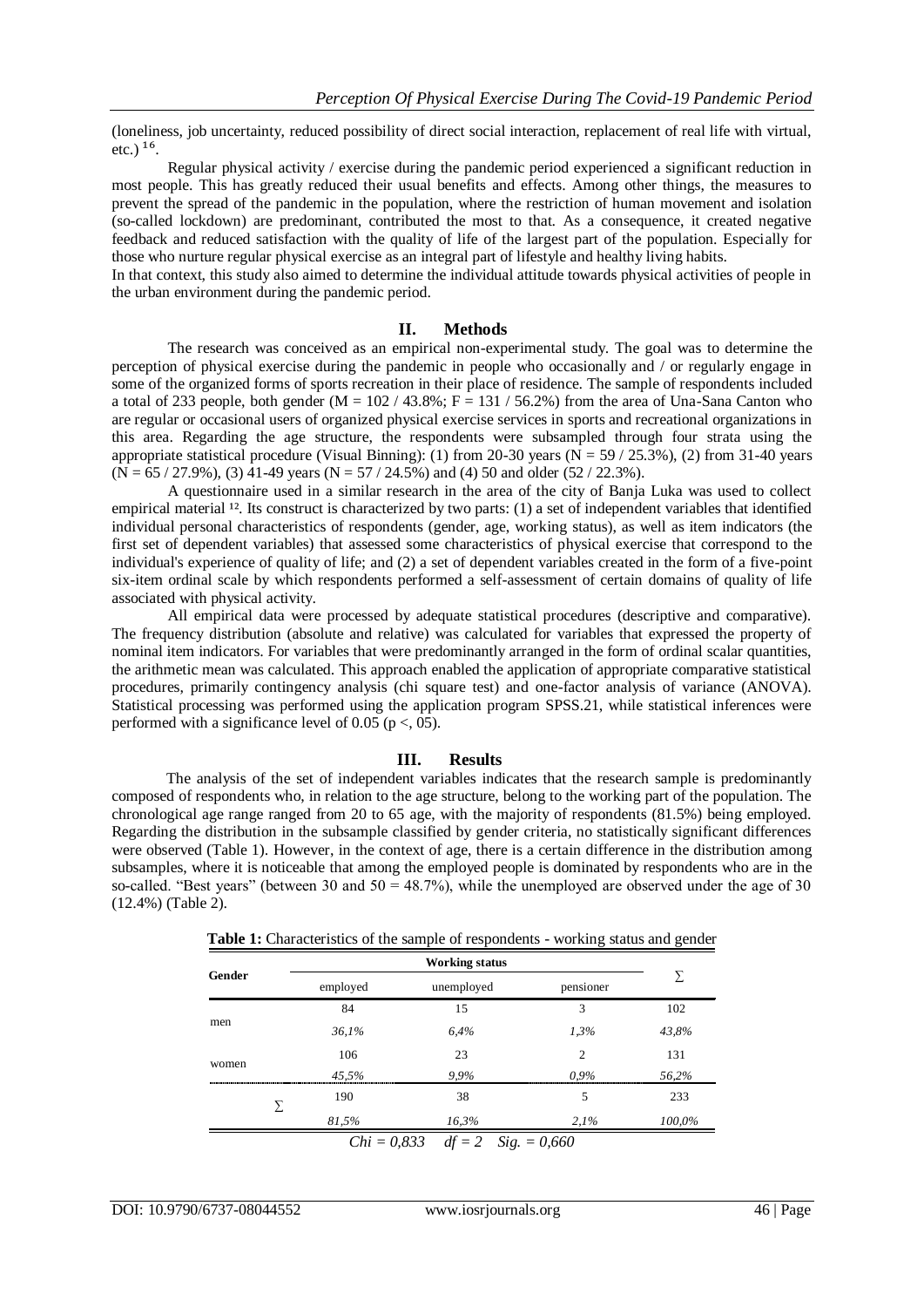| Table 2: Characteristics of the sample of respondents - working status and age |                |                       |              |        |  |  |  |
|--------------------------------------------------------------------------------|----------------|-----------------------|--------------|--------|--|--|--|
|                                                                                |                |                       |              |        |  |  |  |
| Gender                                                                         | employed       | unemployed            | pensioner    | Σ      |  |  |  |
|                                                                                | 30             | 29                    | $\Omega$     | 59     |  |  |  |
| 20-30                                                                          | 12,9%          | 12,4%                 | $0.0\%$      | 25,3%  |  |  |  |
|                                                                                | 56             | 9                     | $\mathbf{0}$ | 65     |  |  |  |
| $31-40$                                                                        | 24,0%          | 3,9%                  | $0.0\%$      | 27,9%  |  |  |  |
|                                                                                | 57             | $\overline{0}$        | $\mathbf{0}$ | 57     |  |  |  |
| 41-49                                                                          | 24,5%          | $0.0\%$               | $0.0\%$      | 24,5%  |  |  |  |
|                                                                                | 47             | $\theta$              | 5            | 52     |  |  |  |
| Over 50                                                                        | 20,2%          | $0.0\%$               | 2,1%         | 22,3%  |  |  |  |
| Σ                                                                              | 190            | 38                    | 5            | 233    |  |  |  |
|                                                                                | 81,5%          | 16,3%                 | 2,1%         | 100,0% |  |  |  |
|                                                                                | $Chi = 86,787$ | $df = 6$ Sig. = 0,000 |              |        |  |  |  |

As in this case we are talking about the part of the population that can be said to be most intensively exposed to various influences of the work and living environment, it was expedient to determine their attitude towards physical exercise. This content of life habits, in the context of our research, was associated with the perception of general quality of life. It was noticed that the majority of respondents (54.5%) before the outbreak of the Covid-19 pandemic occasionally practiced some form of physical exercise, which is in line with the characteristics of the sample (persons who are users of sports and recreational programs in the place of residence). About a third of them exercised 2-3 times a week (33.9%), while only 11.6% of the persons included in the research sample were regularly physically active through the process of practicing sports and recreational programs. In the context of gender differentiation, it was identified that women (40.8%) dominated among occasional exercisers, while regular physical exercise (as a dominant factor in healthy living habits) mostly characterized male respondents (9%) (Table 3). This distribution of results also showed the statistical significance of the differences (Sig.  $= 0.000$ ).

|        |              | Attitude towards physical exercise before a<br>pandemic |          |        |  |
|--------|--------------|---------------------------------------------------------|----------|--------|--|
| Gender | periodically | 2-3 times weekly                                        | everyday | Σ      |  |
|        | 32           | 49                                                      | 21       | 102    |  |
| men    | 13,7%        | 21,0%                                                   | $9.0\%$  | 43,8%  |  |
|        | 95           | 30                                                      | 6        | 131    |  |
| women  | 40.8%        | 12,9%                                                   | 2.6%     | 56,2%  |  |
|        | 127          | 79                                                      | 27       | 233    |  |
| Σ      | 54,5%        | 33,9%                                                   | 11,6%    | 100,0% |  |
|        |              | $Chi = 42,510$ $df = 2$ $Sig. = 0,000$                  |          |        |  |

**Table 3:** Attitude towards physical exercise before a pandemic - gender differentiation

In the light of the previous observation, the results related to the individual perception of personal attitude towards sports recreation, ie physical exercise, as a factor of personal lifestyle, can also be interpreted. It is noticed that the majority of respondents perceive themselves as a moderate recreational athlete in good physical shape (63.1%). When people who consider themselves active recreationists in excellent physical shape  $(15.5%)$  are added to this, it can be stated that the majority of respondents recognize physical exercise as a useful content of everyday life habits. Similarly, as a recognizable factor in the quality of life. There is a very small number of active athletes among the respondents (2.1%), which was expected (considering that the participants in competitive sports satisfy their needs for physical exercises at a much higher and more intensive level, within sports clubs). Gender of respondents in this context proved to be a significant determinant of differentiation in distribution. Passive sports fans are dominated by females (13.3%), as well as moderate recreational sports (38.2%). Men are more represented in the part of the sample that considers themselves very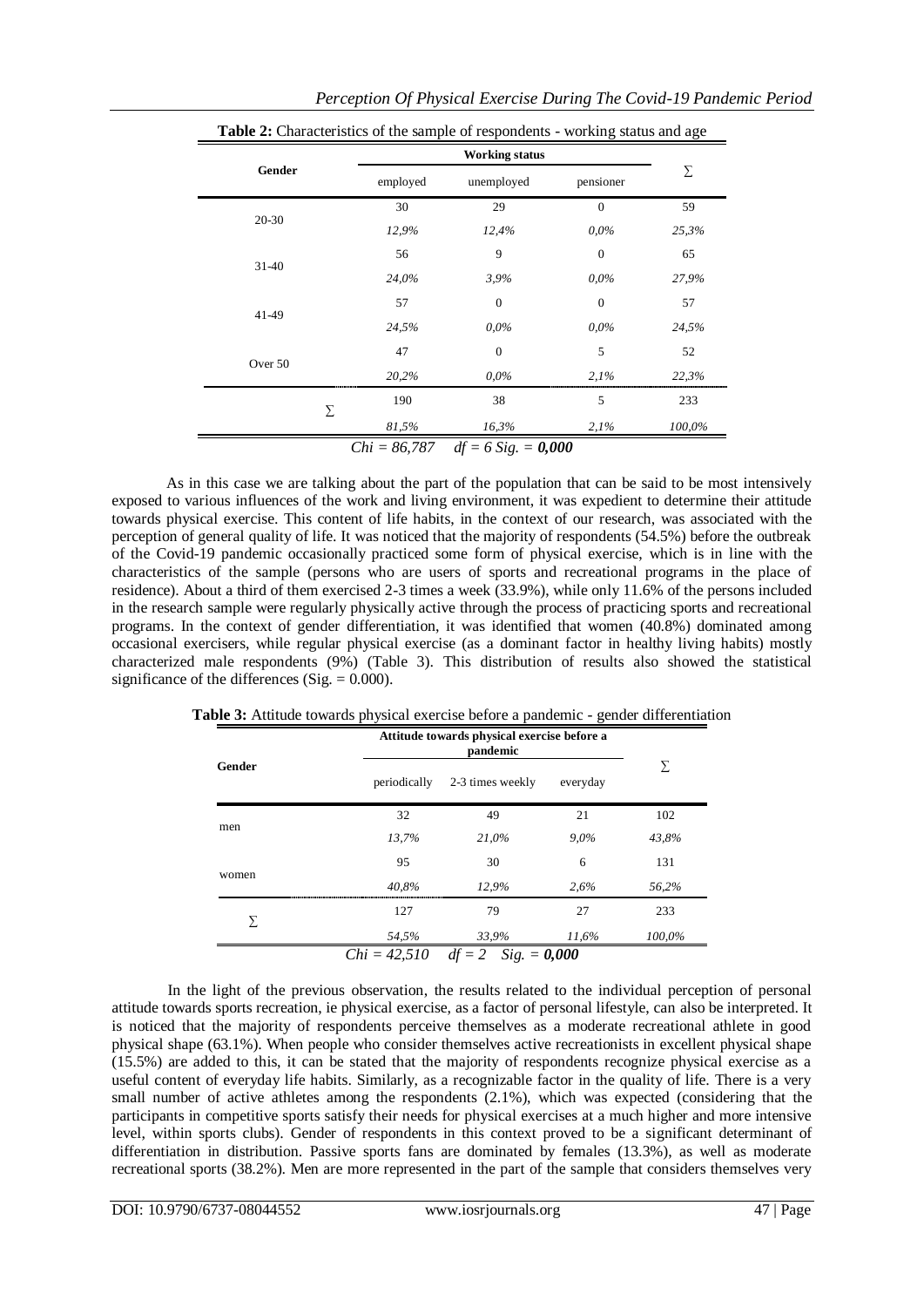active recreational athletes in excellent physical shape (10.7%). The active athletes in the sample were exclusively men. This distribution of results also showed the statistical significance of the differences (Sig. = 0.000) (Table 4).

**Table 4:** Perception of personal attitude towards physical exercise / recreation – gender

|        |                                      | Perception of personal attitude towards physical exercise     |                                                                       |                 |        |
|--------|--------------------------------------|---------------------------------------------------------------|-----------------------------------------------------------------------|-----------------|--------|
| Gender | passive sports /<br>recreation lover | moderate<br>recreationalist of<br>solid physical<br>condition | a strong<br>recreational<br>athlete in<br>excellent physical<br>shape | active sportist | Σ      |
| men    | 14                                   | 58                                                            | 25                                                                    | 5               | 102    |
|        | $6.0\%$                              | 24,9%                                                         | 10,7%                                                                 | 2.1%            | 43,8%  |
|        | 31                                   | 89                                                            | 11                                                                    | $\theta$        | 131    |
| women  | 13.3%                                | 38,2%                                                         | 4,7%                                                                  | $0.0\%$         | 56,2%  |
|        | 45                                   | 147                                                           | 36                                                                    | 5               | 233    |
| Σ      | 19,3%                                | 63,1%                                                         | 15,5%                                                                 | 2.1%            | 100,0% |
|        |                                      | <i>Chi</i> = 22,075 <i>df</i> = 3 <i>Sig.</i> = <b>0,000</b>  |                                                                       |                 |        |

The period of the pandemic had an impact on the attitude of the respondents towards physical exercise and the exercise, until then, of the accepted habits of sports recreation. It is noticed that in most of them (64%) there was a decrease in the volume of physical exercise (recreation) during the pandemic period. Of that, a larger number of those who significantly reduced exercise (38.2%) compared to respondents who had a smaller decline in the exercise of recreational content (25.8%). In 36.1% of the entities in the sample, there were no changes compared to the period before the pandemic. In this context, gender differentiation has been shown to be a significant difference factor (Table 5). Also, no statistically significant differences were observed in relation to the characteristics of subsampling by age criteria (Table 6).

**Table 5:** Attitude towards physical exercise during a pandemic - gender differentiation

| Current attitude towards physical exercise |       |                                                 |        |  |
|--------------------------------------------|-------|-------------------------------------------------|--------|--|
| significantly reduced<br>exercise          |       | nothing has changed<br>since the earlier period | Σ      |  |
| 32                                         | 29    | 41                                              | 102    |  |
| 13.7%                                      | 12,4% | 17,6%                                           | 43,8%  |  |
| 57                                         | 31    | 43                                              | 131    |  |
| 24,5%                                      | 13,3% | 18,5%                                           | 56,2%  |  |
| 89                                         | 60    | 84                                              | 233    |  |
| 38,2%                                      | 25,8% | 36.1%                                           | 100,0% |  |
|                                            |       | slightly reduced<br>exercise                    |        |  |

*Chi = 3,613 df = 2 Sig. = 0,164*

| <b>Table 6:</b> Attitude towards physical exercise during a pandemic - gender differentiation |  |  |
|-----------------------------------------------------------------------------------------------|--|--|
|                                                                                               |  |  |

|                      |                                   | Current attitude towards physical exercise |                                                 |       |  |
|----------------------|-----------------------------------|--------------------------------------------|-------------------------------------------------|-------|--|
| <b>Years of life</b> | significantly reduced<br>exercise | slightly reduced<br>exercise               | nothing has changed<br>since the earlier period | Σ     |  |
|                      | 23                                | 13                                         | 23                                              | 59    |  |
| $20 - 30$            | 9,9%                              | 5,6%                                       | 9,9%                                            | 25,3% |  |
|                      | 23                                | 18                                         | 24                                              | 65    |  |
| $31-40$              | 9.9%                              | 7,7%                                       | 10,3%                                           | 27,9% |  |
|                      | 17                                | 18                                         | 22                                              | 57    |  |
| 41-49                | 7.3%                              | 7.7%                                       | 9,4%                                            | 24,5% |  |
|                      | 26                                | 11                                         | 15                                              | 52    |  |
| over 50              | 11,2%                             | 4,7%                                       | 6,4%                                            | 22,3% |  |
|                      | 89                                | 60                                         | 84                                              | 233   |  |
|                      |                                   |                                            |                                                 |       |  |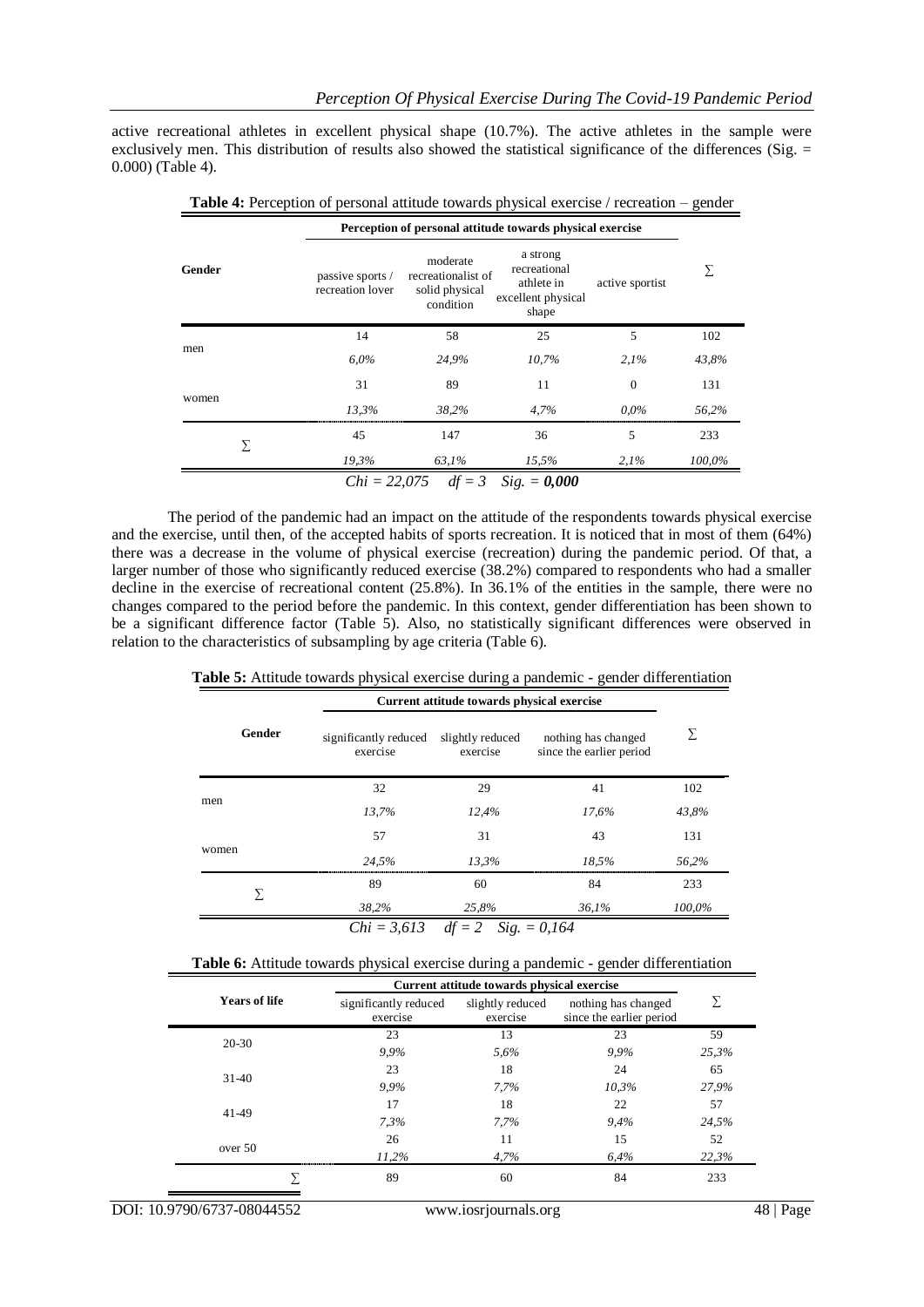$$
\frac{38,2\%}{Chi = 5,643 \text{ df} = 6 \text{ Sig.} = 0,464} \frac{36,1\%}{100,0\%}
$$

Previous analyzes have shown that the time of the pandemic affected the changes in the approach to physical exercise / recreation in the respondents. As it is about people who have the contents of sports recreation, to a greater or lesser extent, incorporated into their lifestyle, it was necessary to determine which contents of physical activities dominate in the pandemic period. It is noticed that a smaller number of respondents (13.3%) experienced a complete reduction in physical exercise (stopped exercising). Those who continued with regular physical activities were mainly oriented towards recreational walking (43.3%), ie walking as the content of a sports and recreational program (18%). Also, a smaller number of respondents use exercise programs in the gym (14.6%), when the conditions of anti-pandemic measures allow it, while 10.7% of respondents exercise at home (using instructions from the Internet). In this context, too, the gender of the respondents proved to be a significant determinant of differentiation in the sample, with an identified statistical difference (Sig.  $= 0.000$ ). Among the respondents who predominantly practice walking and / or walking, most are women (39.5%), as well as exercising at home (6.4%). Men are more represented in the use of programs in gyms (11.6%) (Table 7).

|        |                            |                 |                   | Current forms of physical activity / recreation |                       |        |
|--------|----------------------------|-----------------|-------------------|-------------------------------------------------|-----------------------|--------|
| Gender | Doesn't<br>exercise at all | gym/<br>fitness | mostly<br>walking | exclusively<br>walking                          | exercising at<br>home | Σ      |
| men    | 14                         | 27              | 34                | 17                                              | 10                    | 102    |
|        | $6.0\%$                    | 11,6%           | 14,6%             | 7,3%                                            | 4,3%                  | 43,8%  |
| women  | 17                         | 7               | 67                | 25                                              | 15                    | 131    |
|        | 7,3%                       | $3.0\%$         | 28,8%             | 10,7%                                           | 6,4%                  | 56,2%  |
| Σ      | 31                         | 34              | 101               | 42                                              | 25                    | 233    |
|        | 13,3%                      | 14,6%           | 43,3%             | 18,0%                                           | 10,7%                 | 100,0% |

Identification of the perception of physical exercise in the context of self - assessment of quality of life was performed using a mini scale. Arranged as a six-item five-level self-assessment scale, based on a number of domains of perceptions of quality of life (PQL) scale  $1^0$   $11$   $12$  allowed respondents to evaluate individual indicators that contextually belong to the domains of quality life, and are related to determinants that correspond to regular physical activity / recreation. The intensity of the estimation value was determined by calculating the scalar mean. The results show that respondents moderately positively value their engagement in physical exercise / recreation, which can be explained by the relative decrease in satisfaction with the quality of life during a pandemic. It is noticeable that in this context, lower scalar values are observed in females in almost all items. In this sense, it can be assumed that women were more affected by the pandemic period, given that they assess their quality of life and, in connection with it, the quality of their physical activities with lower scores. Differences, at the level of statistical significance, are observed in the following items: the level of daily physical activities (Sig.  $=$ , 001) and the regularity of sports and recreational activities (Sig.  $=$ , 000) (Table 8).

| Item scale indicator                                               |   | Mean | F      | Sig.  |
|--------------------------------------------------------------------|---|------|--------|-------|
|                                                                    | М | 3,15 |        |       |
| 1) Level of daily physical activity                                | W | 2,76 | 10,967 | 0,001 |
|                                                                    | ᡪ | 2,93 |        |       |
|                                                                    | M | 2,81 |        |       |
| 2) Regularity of engaging in sports and<br>recreational activities | W | 2,16 | 19,839 | 0,000 |
|                                                                    | 7 | 2,45 |        |       |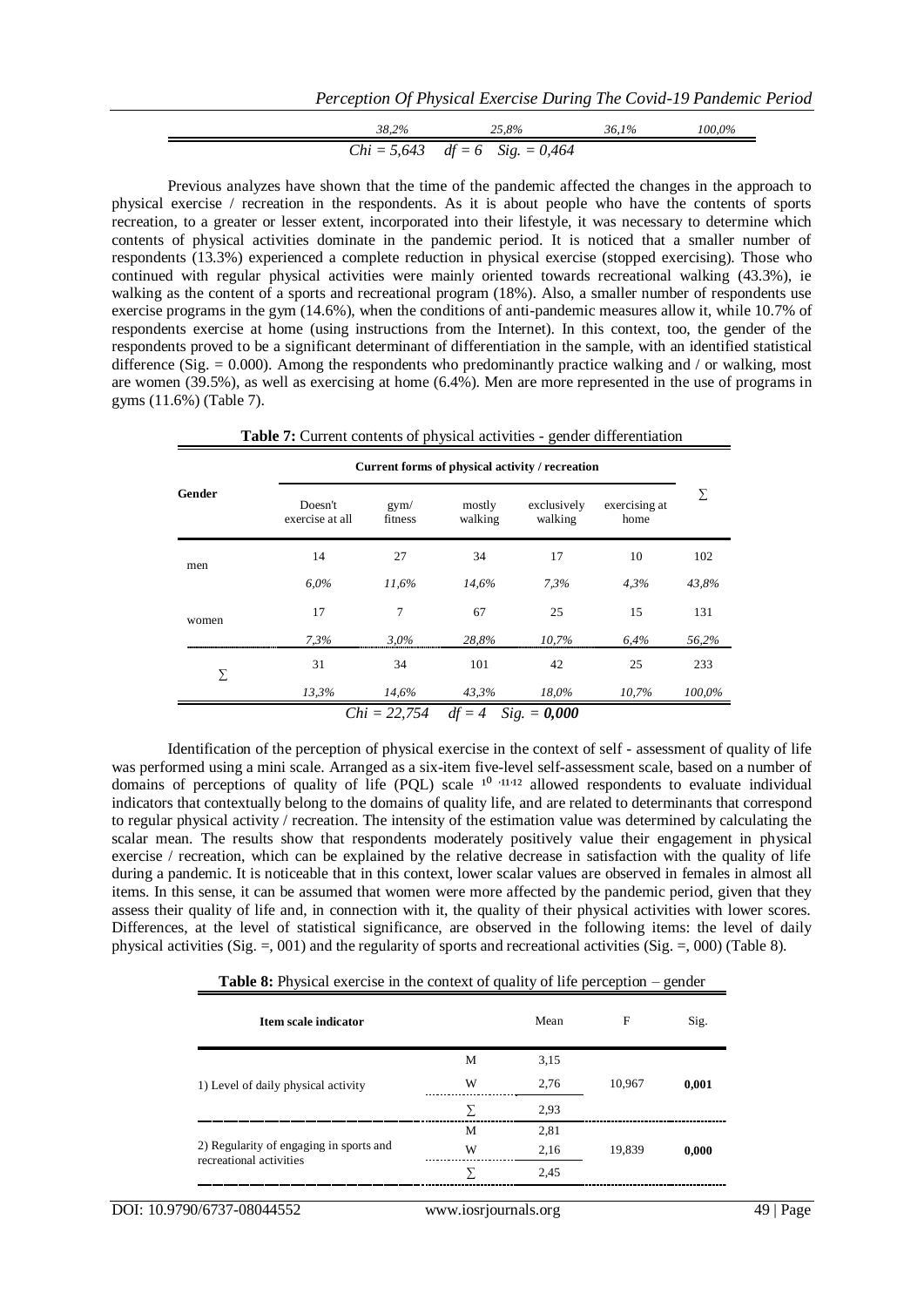|                                             | $O_{\text{max}}$ W <sub>oy</sub> , A MOVA |      |       |       |
|---------------------------------------------|-------------------------------------------|------|-------|-------|
| Scale as a whole:                           |                                           | 3,23 | 8,117 | 0,005 |
|                                             | $\Sigma$                                  | 3,27 |       |       |
| 6) Opportunities for recreation in the city | no                                        | 3,23 | 0,457 | 0,500 |
|                                             | yes                                       | 3,33 |       |       |
|                                             | Σ                                         | 3,33 |       |       |
| 5) General work capacity                    | W                                         | 3,68 | 0,857 | 0,442 |
|                                             | М                                         | 3,64 |       |       |
|                                             | Σ                                         | 3,67 |       |       |
| 4) Quality and regularity of daily meals    | W                                         | 3,66 | 0,890 | 0,983 |
|                                             | M                                         | 3,67 |       |       |
|                                             | Σ                                         | 3,38 |       |       |
| 3) Sleep and rest                           | W                                         | 3,31 | 1,425 | 0,207 |
|                                             | М                                         | 3,47 |       |       |

One Way ANOVA

## **IV. Discussion**

The SARS.CoV-2 virus, the cause of the Covid 19 pandemic, is classified as a group of respiratory viruses (CoV). Its basic characteristic is that it attacks the human respiratory system as intensively as possible. Symptoms can vary from milder forms (close to the common cold) to severe cases of pneumonia  $2<sup>0</sup>$ . Recent research shows that health complications do not stop only at the respiratory system, but also occur in other organ systems of diseased people (heart, blood vessels, kidneys, digestive tract, etc.)  $1^8 \tcdot 2^6$ . Although a fully effective cure for this disease has not yet been identified, and there is no single standardized medical protocol for prevention and treatment, high-safety medical science is of the view that increased risk factors for severe disease may consider: (a) the presence of chronic diseases and (b) the age over 65 years  $1<sup>5</sup>$ . This does not mean that severe forms of Covid-19 cannot affect younger people  $8 \cdot 1$ .

Different modalities of treatment of this disease certainly had an impact on the quality of life of people during the pandemic. One of the most widely used is the recommendation of strict rest and a drastic reduction in physical activity. In a time interval of at least 14 days (in some treatment models up to 28 days), consequently, potential threats were created to reduce the ability of the organism of patients to resist some other viral infections. Which was reflected in an increased risk of weakening other important body systems (immune, respiratory, cardiovascular, musculoskeletal, etc.) <sup>9</sup><sup>6</sup>. Restrictions on movement and social contacts have significantly affected the feeling of declining quality of life in most people.

New circumstances have drastically changed people's lives on a global scale, with the emergence of the Covid-19 pandemic. One of the areas that has more intensely "felt" these changes are physical activities, and especially physical exercise (as an articulated, organizationally determined and time-framed physical activity). As the trend of constant decline in physical activity at all ages has been noticed in recent decades <sup>22.23</sup>, life under a pandemic has intensified this problem even more. Some pre-pandemic studies  $2<sup>1</sup>$ , as well as data from the World Health Organization  $2^8$ , show a trend of high physical inactivity in a number of countries in the Eastern European region (one in five adults is included in the small or no physical activity). Also, in EU countries, two thirds of the adult population does not reach the recommended level of physical activity (on average, only 31% of people meet the minimum criteria for physical activity that can be considered regular). This trend is even more pronounced during the pandemic period. Recent research conducted in the region, as well as Bosnia and Herzegovina <sup>21324</sup> shows that a large number of people who were physically active before the pandemic, stagnated or a significant reduction in physical activity in general, and physical exercise in particular. Which proved to be consistent in our research as well. They are predominantly reflected in the appearance of the stress syndrome (confusion, feelings of loneliness, boredom, anger and aggression, etc.). It was also noticed that the number of injuries increases after the continuation of regular physical exercise in the post-quarantine period (especially in athletes, but also in active recreationists)  $12$ . Such findings unequivocally support the well-known views on the importance of regular and continuous physical activity. In the pandemic, and especially in the postpandemic period, regular physical activity, and especially continuous physical exercise, is a significant means of mitigating its negative effects on human health<sup>4</sup>. In this context, they can be a specific and useful quality of life corrector  $1^9 \cdot 1^4 \cdot 7$ .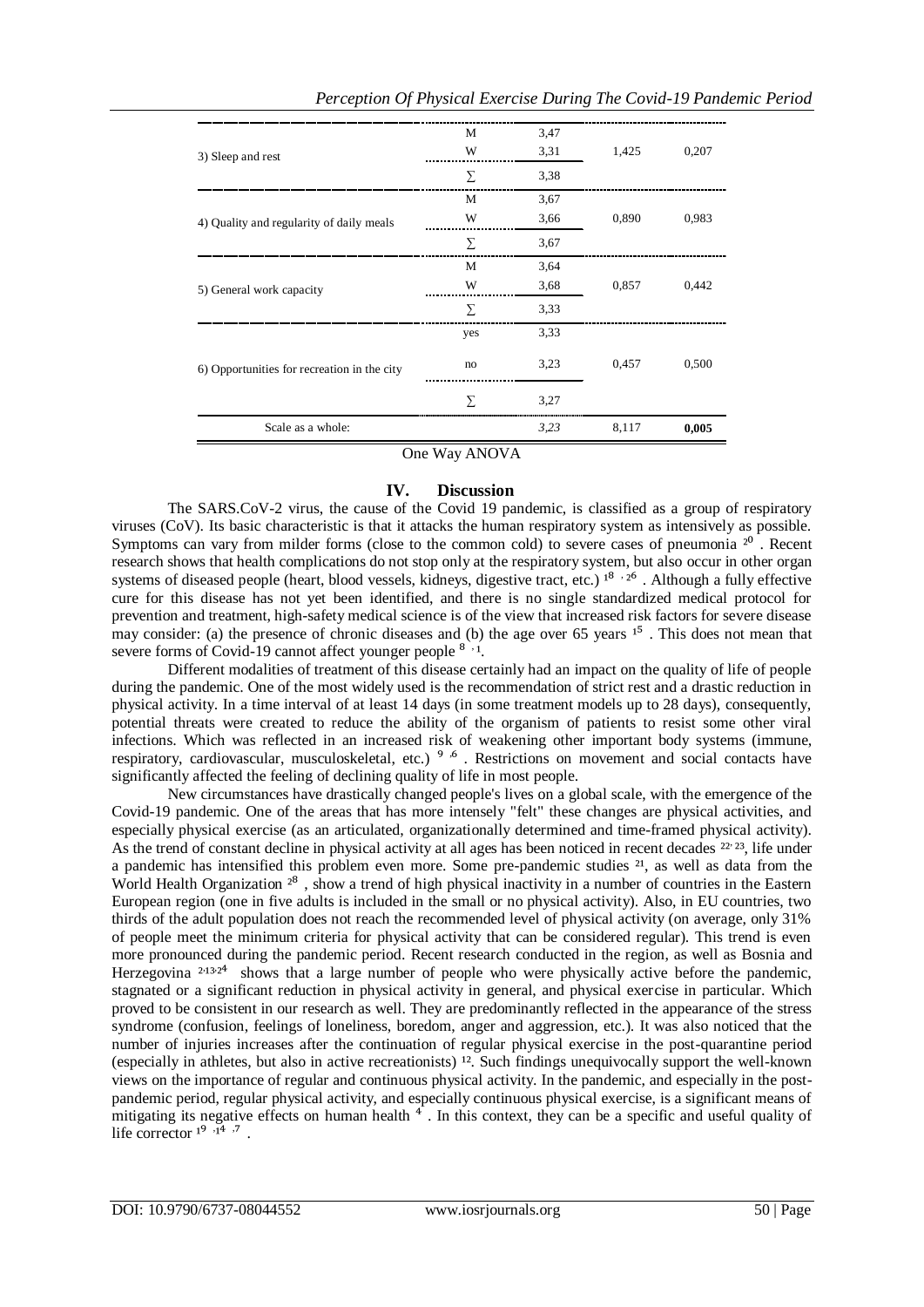### **V. Conclusonns**

Physical activity is one of the determinants of quality of life. Especially the segment that refers to regular physical exercise that is structurally incorporated into the concept of active and healthy lifestyle. Persons who have recognized the benefits of regular sports and / or sports and recreational activities, and incorporated them into their way of life, can be considered a responsible part of the population. Unfortunately, they make up a smaller part of the population, which is also the case in the Una-Sana Canton. It is especially important to emphasize this issue when it comes to people aged 30 to 60, because they are considered a predominantly active part of society, and as such are emphasized as carriers of general economic and social stability in a particular environment.

In that sense, understanding the internal factors that encourage people to participate in sports and recreational activities and programs, so to exercise regularly, can be a significant factor in promoting and promoting a healthy lifestyle. It is known that in people, with increasing age, there is a tendency to stop playing sports and / or reduce the activities of sports and recreational nature. Therefore, it is very important, through various organizational and marketing activities, public promotion, as well as research activities, to provide continuous encouragement among the population to engage in regular physical exercise. Especially among middle-aged and elderly people. Sports and recreational programs, as a form of regular physical exercise, are an important segment of a healthy lifestyle that are, among other benefits, a strong preventive, but also an improving factor in maintaining health and raising general working ability. Regular and systematic practice of various sports and recreational programs, especially in an unparalleled living and working environment, creates conditions for a positive impact on several dimensions of quality of life (physical, psychological, social, economic, etc.).

The constant "struggle" of the kinesiology profession, aimed at the affirmation of sports recreation as an indispensable part of a healthy lifestyle, was significantly disrupted by the outbreak of the Covid-19 pandemic. For the already relatively small part of the population that regularly engages in physical exercise, as well as for all other people, the period of the pandemic (which has been going on for too long, with a tendency to continue to spread) has left visible consequences. In general, there is a marked decrease in physical activity of people, especially physical exercise, in people of both gender. Therefore, the need to identify current trends in physical exercise / recreation of citizens (as a whole and / or some part of it) is a very important professional and scientific issue, especially in periods when the dynamics of the normal functioning of the social environment is disturbed.

In the research conducted in the Una-Sana Canton, during the period of active presence of the Covid-19 virus pandemic, the determination was in the context of individual assessment / self-assessment of some aspects of physical exercise / recreation related to general quality of life. An empirical non-experimental study was conducted on a sample of 233 respondents of both gender, whose stratification was based on the fact that they are regular or occasional users of organized physical exercise services in sports and recreational organizations in this area. The goal was determined through the identification of the perception of physical exercise during the pandemic in persons who occasionally and / or regularly engage in some of the organized forms of sports recreation in their place of residence. The results showed that there is a declining trend, until then regular, physical exercise in their place of residence compared to the period before the pandemic. It was also noticed that there was a relative change in the content of physical activities, which was conditioned, first of all, by the antipandemic measures. In this period, walking, ie recreational walking, was differentiated as the dominant content of physical activity. There is also a trend towards moving regular physical exercise towards occasional exercise (1-2 times a week). In this context, it has been found that the attitude towards exercise moves in the relations of significant or smaller reduction of the volume in relation to the period before the pandemic. When it comes to the perception of general quality of life, it was found that the respondents have a lower level of satisfaction with the indicators - the level of daily physical activity and regularity of sports and recreational activities, while the other observed domains show the intensity of moderately positive perception.

Based on the above, it can be concluded that this study contributed to the confirmation of the negative impact of the pandemic caused by the Covid-19 virus on human life, where the area of Una-Sana Canton is no exception. Therefore, more intensive emphasis on the value of physical exercise, finding and affirmation of new modalities of application of sports and recreational content in the population (especially in the working population) should be one of the priority tasks, both practitioners and researchers in the field of kinesiology in the future. The results of this study may be the basis for further similar research.

#### **References**

- [1]. Barney, A., Buckelew, S., Mesheriakova, V., & Raymond-Flesch, M. (2020). The COVID-19 Pandemic and Rapid Implementation of Adolescent and Young Adult Telemedicine: Challenges and Opportunities for Innovation. *Journal of Adolescent Health*, 67(2), 164-171.
- [2]. Bajramovic, I., Redzepagić, S., Bjelica, D., Krivokapic, D., Jeleskovic, E., & Likic, S. (2020). Level of Active Lifestyle and Exercise Approach among Sports-Active Female Students of the University of Sarajevo during the Covid-19 Pandemic. *Journal of Anthropology of Sport and Physical Education*, 4(4), 33-36.